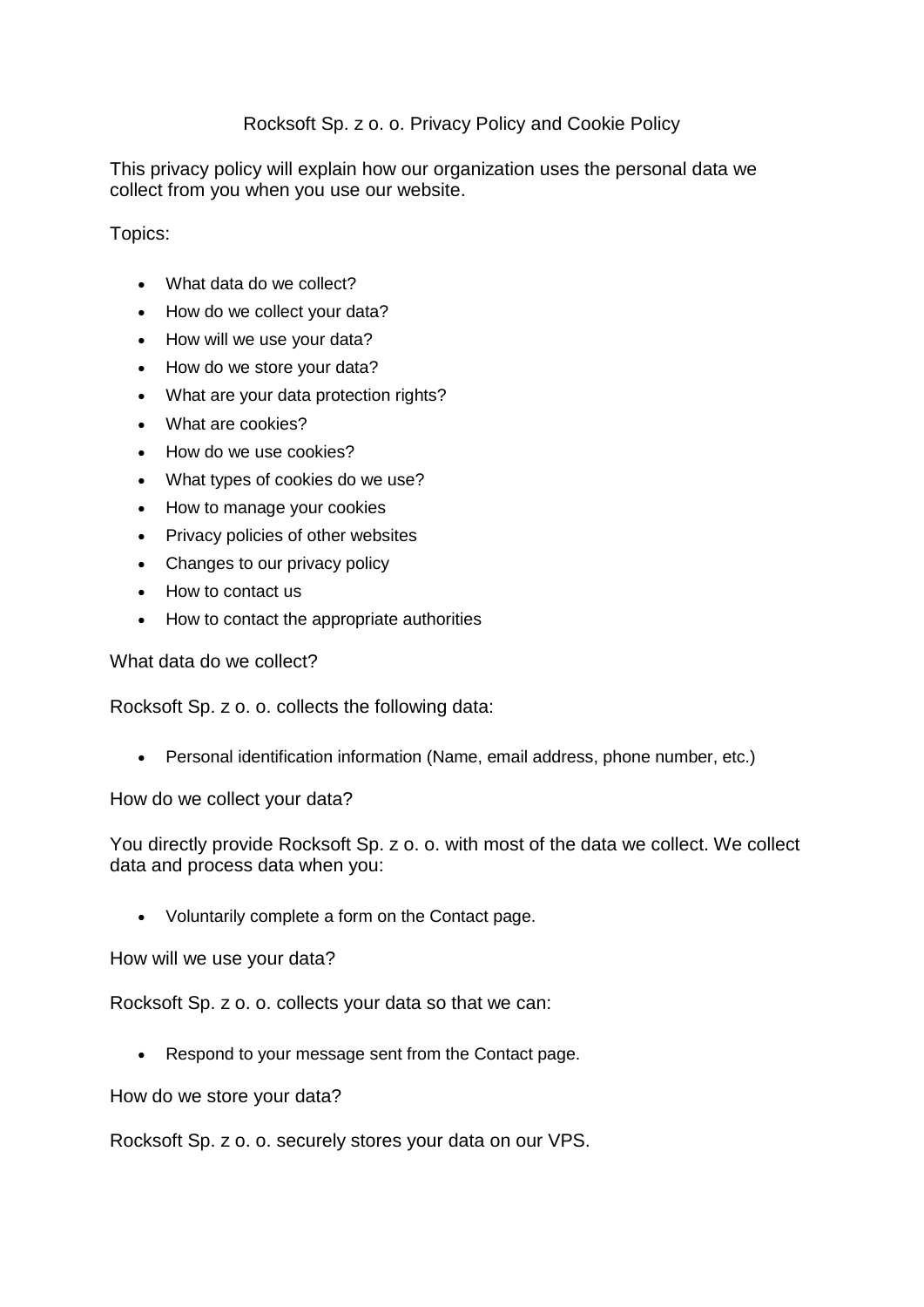What are your data protection rights?

Rocksoft Sp. z o. o. would like to make sure you are fully aware of all of your data protection rights. Every user is entitled to the following:

**The right to access** – You have the right to request Rocksoft Sp. z o. o. for copies of your personal data.

**The right to rectification** – You have the right to request that Rocksoft Sp. z o. o. correct any information you believe is inaccurate. You also have the right to request Rocksoft Sp. z o. o. to complete the information you believe is incomplete.

**The right to erasure** – You have the right to request that Rocksoft Sp. z o. o. erase your personal data, under certain conditions.

**The right to restrict processing** – You have the right to request that Rocksoft Sp. z o. o. restrict the processing of your personal data, under certain conditions.

**The right to object to processing** – You have the right to object to Rocksoft Sp. z o. o.'s processing of your personal data, under certain conditions.

**The right to data portability** – You have the right to request that Rocksoft Sp. z o. o. transfer the data that we have collected to another organization, or directly to you, under certain conditions.

If you make a request, we have one month to respond to you. If you would like to exercise any of these rights, please contact us at our email:

Call us at: +48 534 128 018

Or write to us: kontakt@rocksoft.pl

## Cookies

Cookies are text files placed on your computer to collect standard Internet log information and visitor behavior information. When you visit our websites, we may collect information from you automatically through cookies or similar technology

For further information, visit allaboutcookies.org.

How do we use cookies?

Rocksoft Sp. z o. o. uses cookies in a range of ways to improve your experience on our website, including:

- Understanding how you use our website
- Improve your experience of displaying our website.